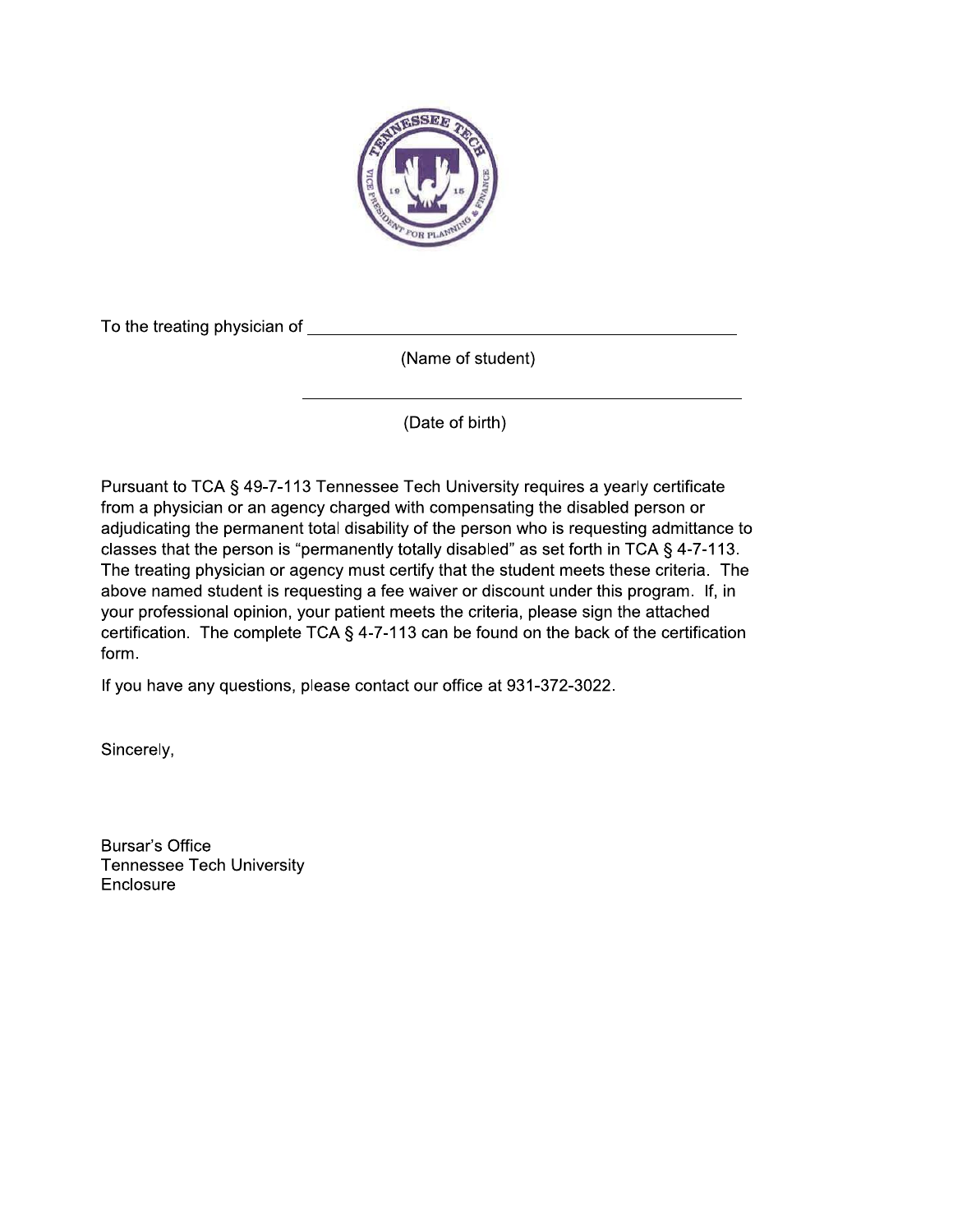### **Totally and Permanently Disabled Fee Waiver Tennessee Tech University**

- 1. Information about this program can be found at www.tntech.edu/bursar under the Tuition and Fees selection on the menu at the left side of the page. Click on Explanation of Tuition and Fees and scroll down to Fees Applicable to Disabled or Elderly Students.
- 2. Applicant must suffer from a permanent total disability that totally incapacitates the applicant from working at an occupation that brings the applicant an income.
- 3. Applicant cannot be sponsored by a Vocational Rehabilitation Program.
- 4. Applicant must be a resident of Tennessee.
- 5. The fee waiver is valid for one calendar year whether or not it is used each semester. For example, an eligible applicant who begins using the waiver at the beginning of the spring semester, will need to reapply prior to the beginning of the next spring semester.
- 6. Enrollment in courses is limited based on space availability. Applicants are required to register no sooner than four (4) weeks prior to the beginning of classes each semester. The specific date is published on the University Academic Calendar.
- 7. The fee waiver will be applied to the upcoming semester in which the student is approved by Tennessee Tech for participation. No waivers will be retroactively applied.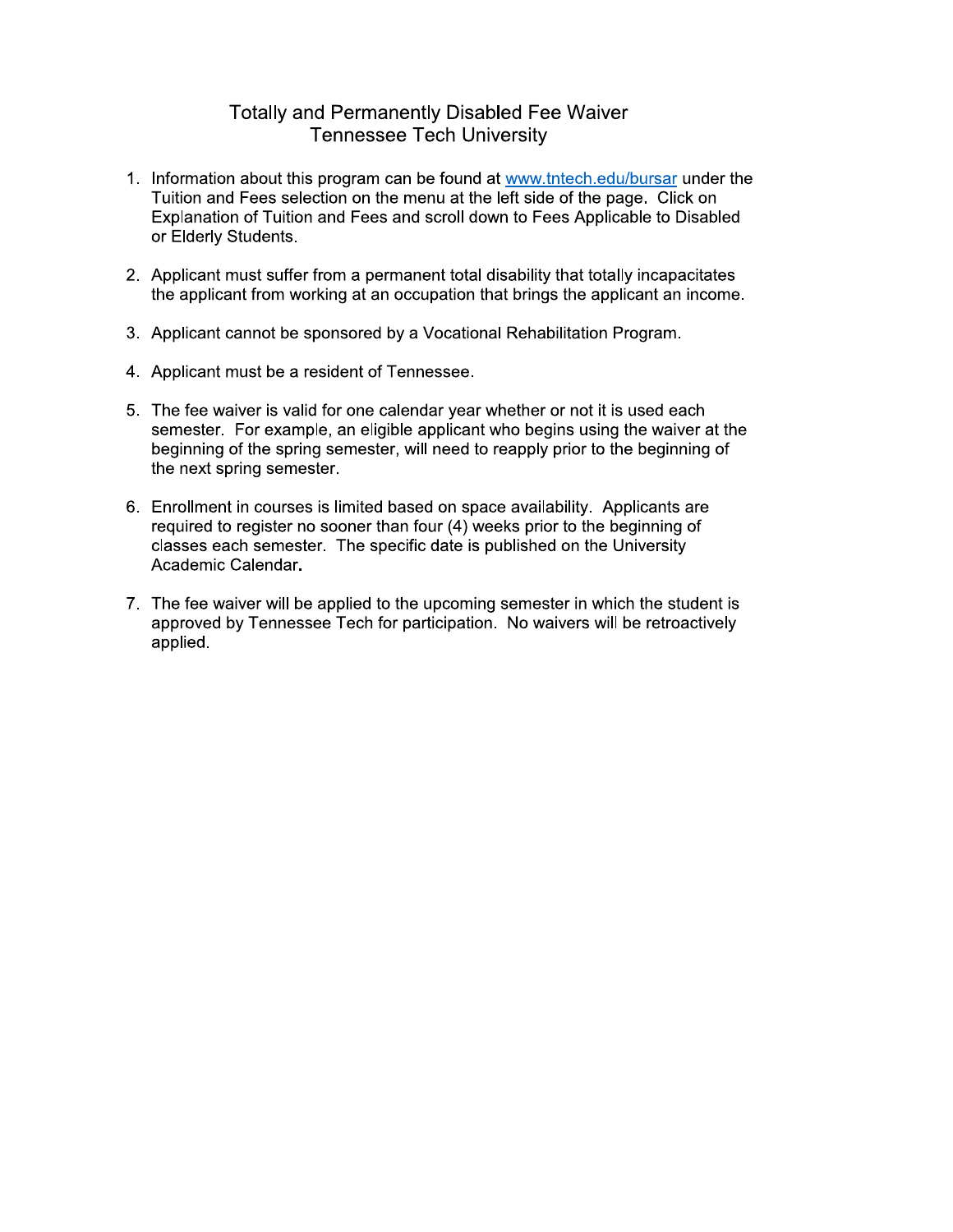# 49-7-113. Disabled and elderly persons -- Auditing or enrollment.

#### $(a)$

(1) Disabled persons suffering from a permanent total disability that totally incapacitates the person from working at an occupation that brings the person an income, and persons who have retired from state service with thirty (30) or more years of service, regardless of age, or persons who will become sixty (60) years of age or older during the academic quarter or semester, whichever is applicable, in which such persons begin classes and, who are domiciled in Tennessee, may audit courses at any state-supported college or university without paying tuition charges, maintenance fees, student activity fees or registration fees; however, this privilege may be limited or denied by the college or university on an individual classroom basis according to space availability.

(2) This section shall not apply at medical schools, dental or pharmacy schools, and no institution of higher education shall be required to make physical alterations of its buildings or other facilities to comply with this section.

(3) Prior to admittance, the university or college involved may require an affidavit or certificate from a physician or an agency charged with compensating the disabled person or adjudicating the permanent total disability of the person who is requesting admittance to classes that the person is permanently totally disabled as set forth in subdivision (a)(1).

(4) A student who is receiving services under federal or state vocational rehabilitation programs is not eligible for a waiver of tuition and fee benefits under this section.

(b) Subject to the same terms and conditions as provided in subsection (a), disabled persons, as defined in subsection (a), and persons who will become sixty-five (65) years of age or older during the academic quarter or semester, whichever is applicable, in which such persons begin classes and, who are domiciled in this state, may be enrolled in courses for credit at state-supported colleges and universities without payment of tuition charges, maintenance fees, student activity fees or registration fees, except that the board of trustees of the University of Tennessee and the board of regents of the state university and community college system may provide for a service fee that may be charged by the institutions under their respective jurisdictions, the fee to be for the purpose of helping to defray the cost of keeping the records of such students and not to exceed forty-five dollars (\$45.00) a quarter or seventy dollars (\$70.00) a semester.

### History

Acts 1974, ch. 623, § 1; 1976, ch. 502, § 1; 1977, ch. 28, § 1; 1980, ch. 842, §§ 1, 2; T.C.A., § 49-3251; Acts 1997, ch. 360, § 1; 2002, ch. 788, § 6; 2006, ch. 913, § 1.